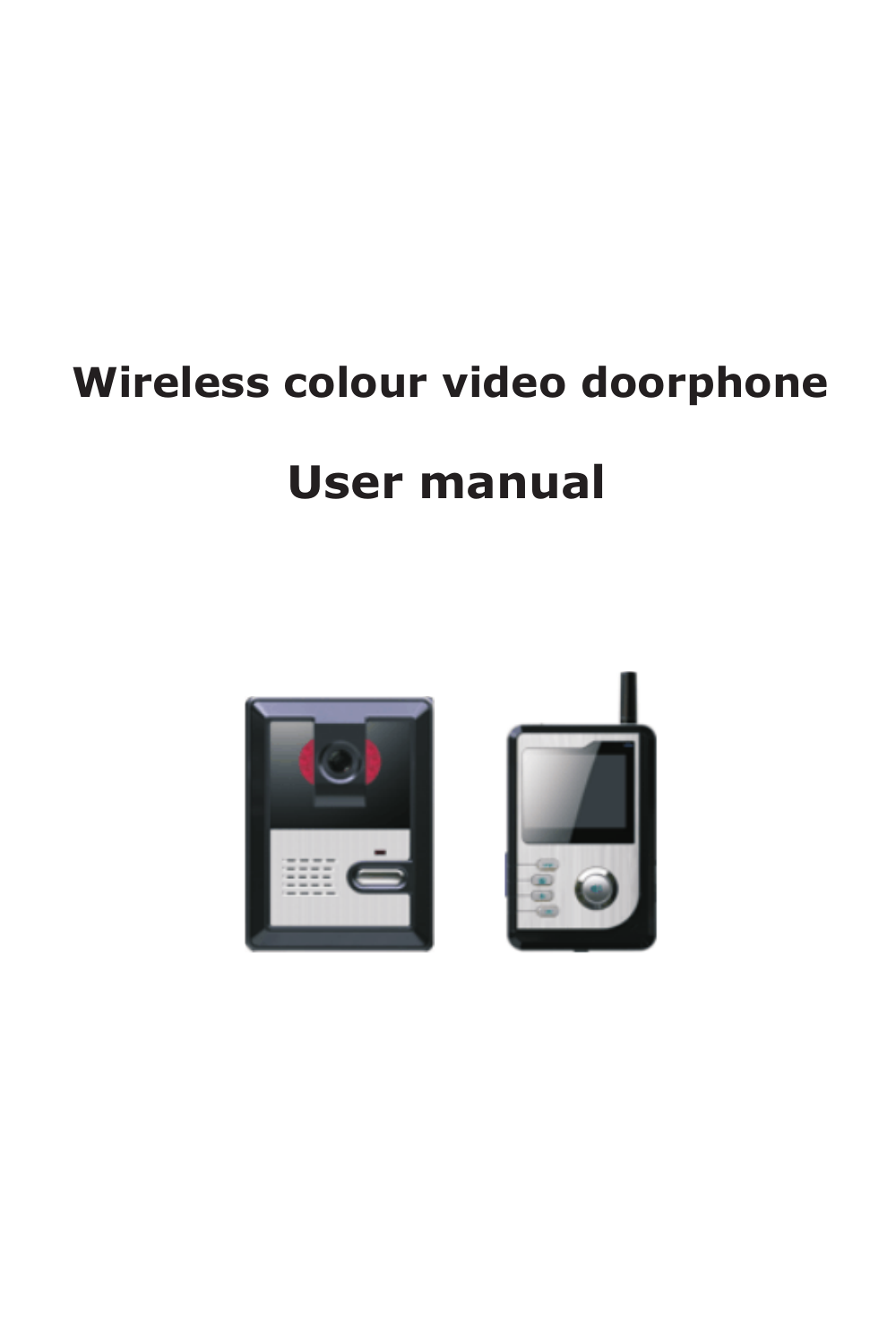Thank you for purchasing our wireless video door phone system. Before carrying out the installation, please read this user's manual carefully and follow all the guidelines during the process of installation and operation.

#### **Contents**

| Features……………………………………………………………………1       |
|-------------------------------------------|
| Components checklist……………………………………………………1 |
|                                           |
|                                           |
|                                           |
|                                           |
|                                           |
|                                           |
|                                           |
|                                           |
|                                           |
|                                           |
|                                           |
|                                           |
|                                           |
|                                           |
| Installation………………………………………………………………12    |
| Lock connection………………………………………………………13    |
|                                           |
|                                           |
|                                           |
|                                           |
| Notes………………………………………………………………17           |
|                                           |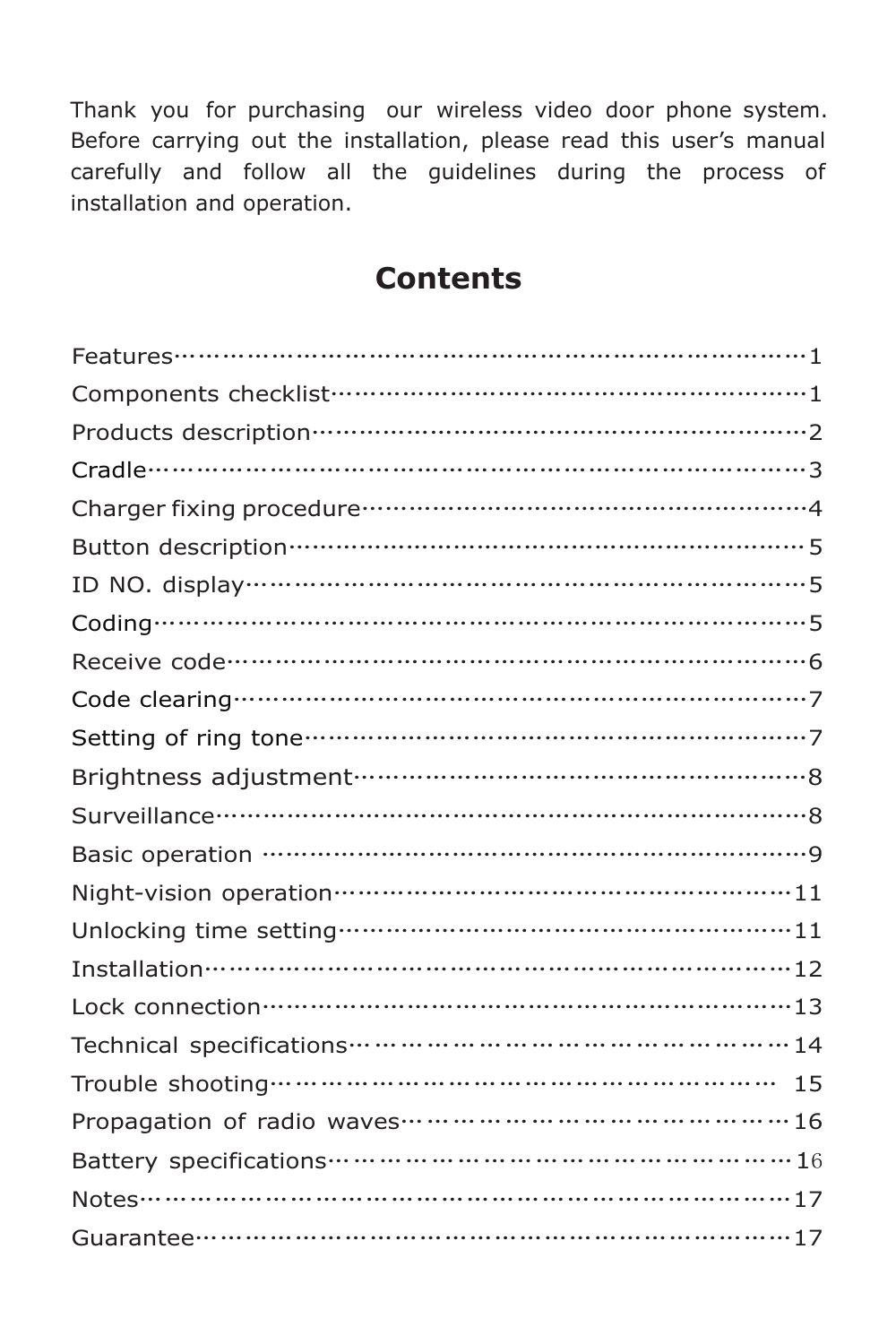## **Features**

- Wireless colour video doorphone
- Mobile handset with 2.4 TFT-LCD screen
- Identify and screen callers
- Unlock doors remotely for visitors
- Range in free field 300 meters \*
- 12 selectable ringtones
- Handset to handset communication (Paging)
- Infra red camera in outside call station to see callers at night
- Expand to a 2-way system by adding a call station & handset
- Rechargeable battery via mini USB interface
- Standby status 72 hours
- Easy to install
- Built-in surveillance mode function

## **Components checklist**

#### **Package contents:**

one outdoor camera/call station, one handset monitor (include Li-ion battery), one power adaptor for call station (Model WPL,DC5V, 1A), one charger for handset monitor (Model WHSCU,DC4.5V, 0.8A), cradle(WHC-3060) and some screws for fixing the call station on the wall.

## **Components description:**

| Handset monitor | Charger | Call station | Power adaptor | Cradle |  |
|-----------------|---------|--------------|---------------|--------|--|
|                 |         | ---          |               |        |  |

★Please read important information on page 16

- 1 -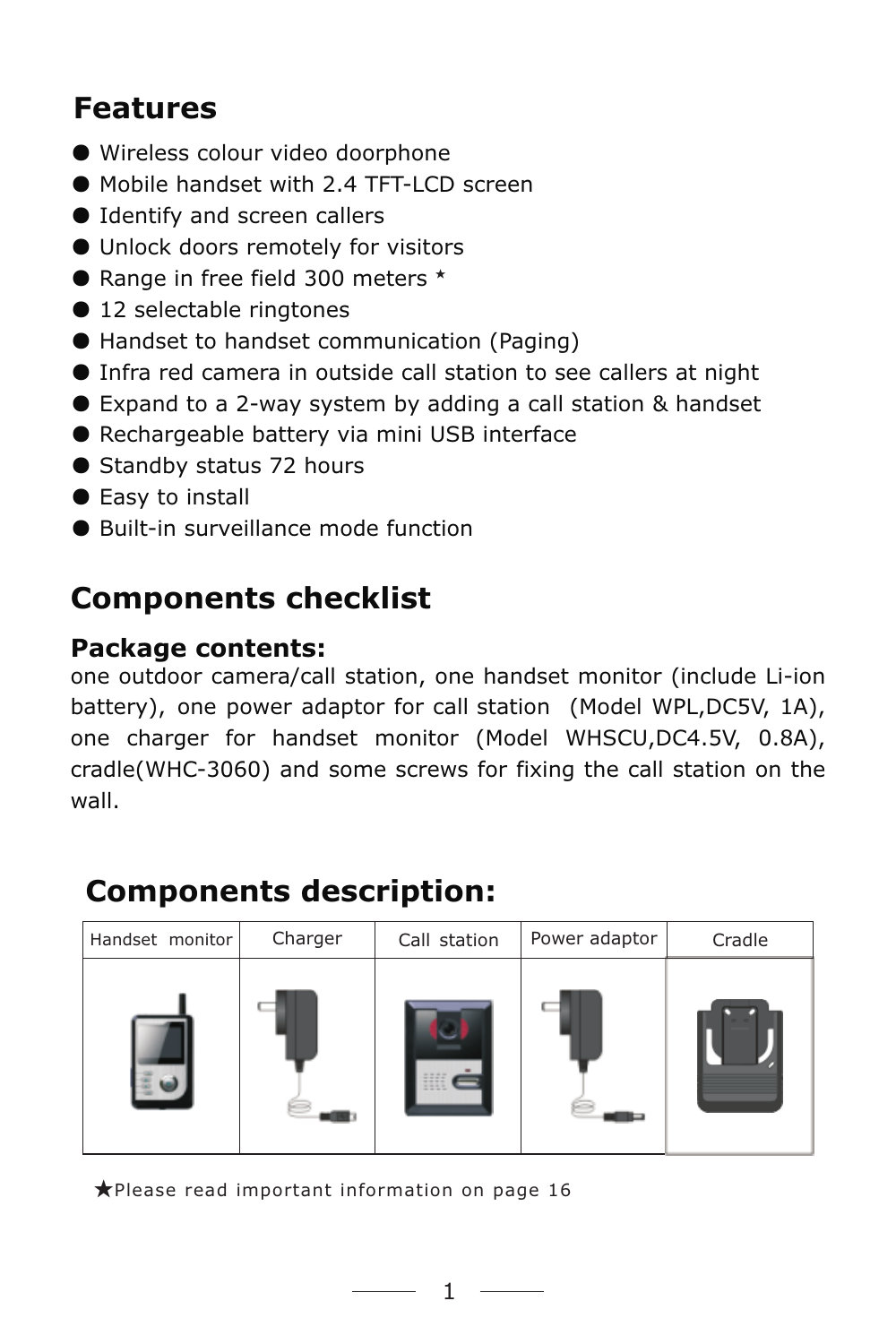## **Products description**

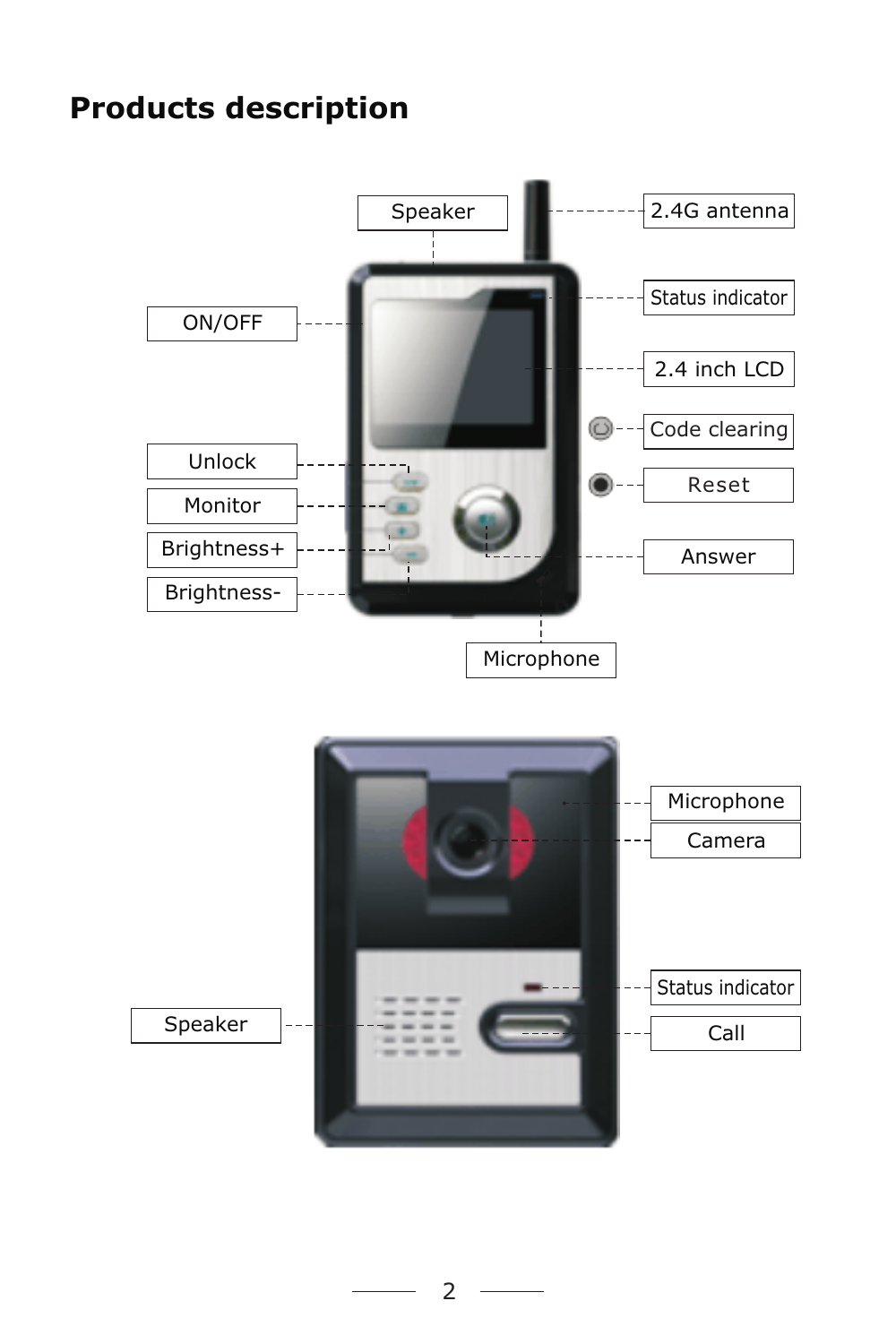## **Cradle**

.**Fixed on the desk 2**.**Fixed on the wall**







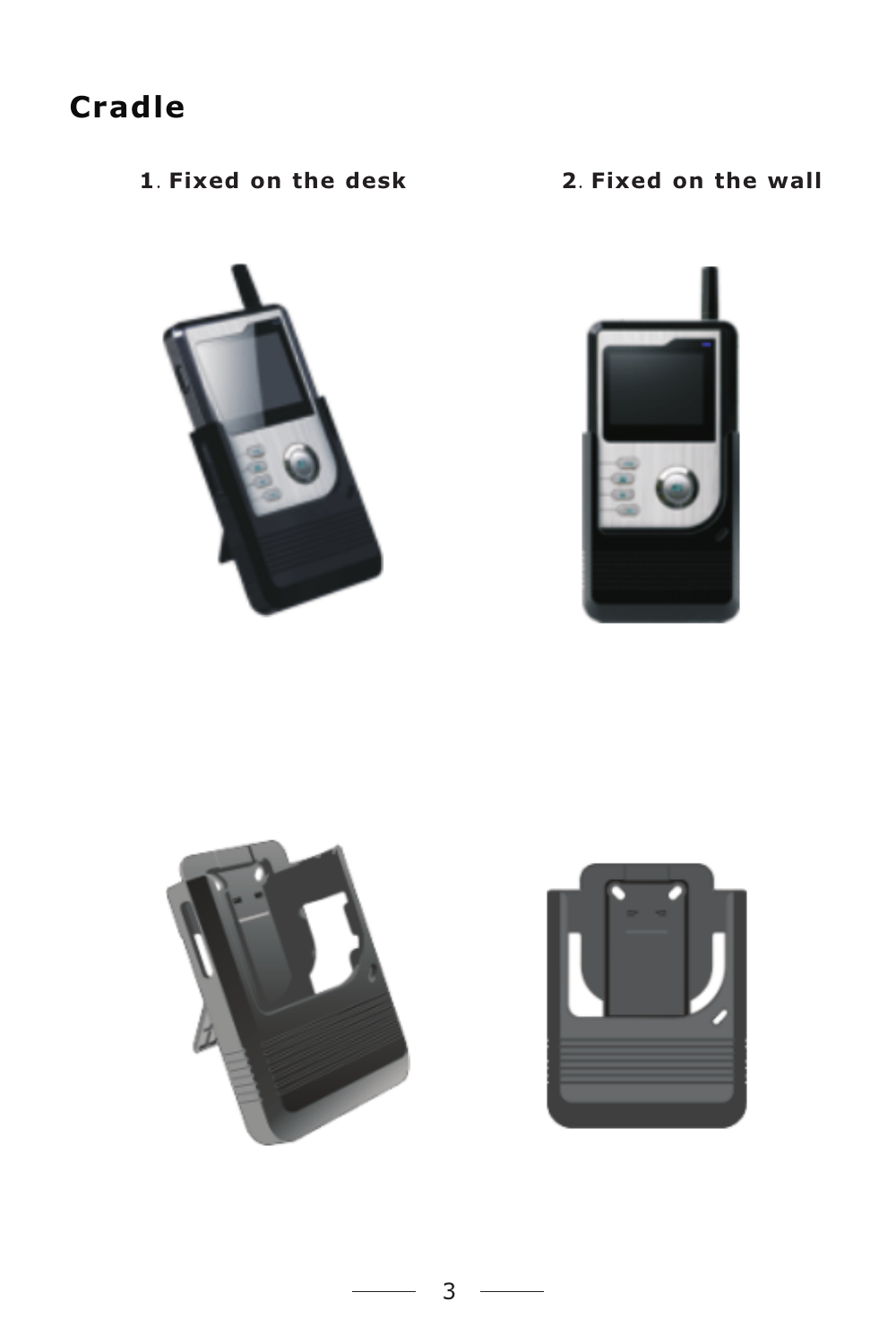## **Charger fixing procedure**



(1)



 $(2)$ 



(3)



(4)



(5)



(6)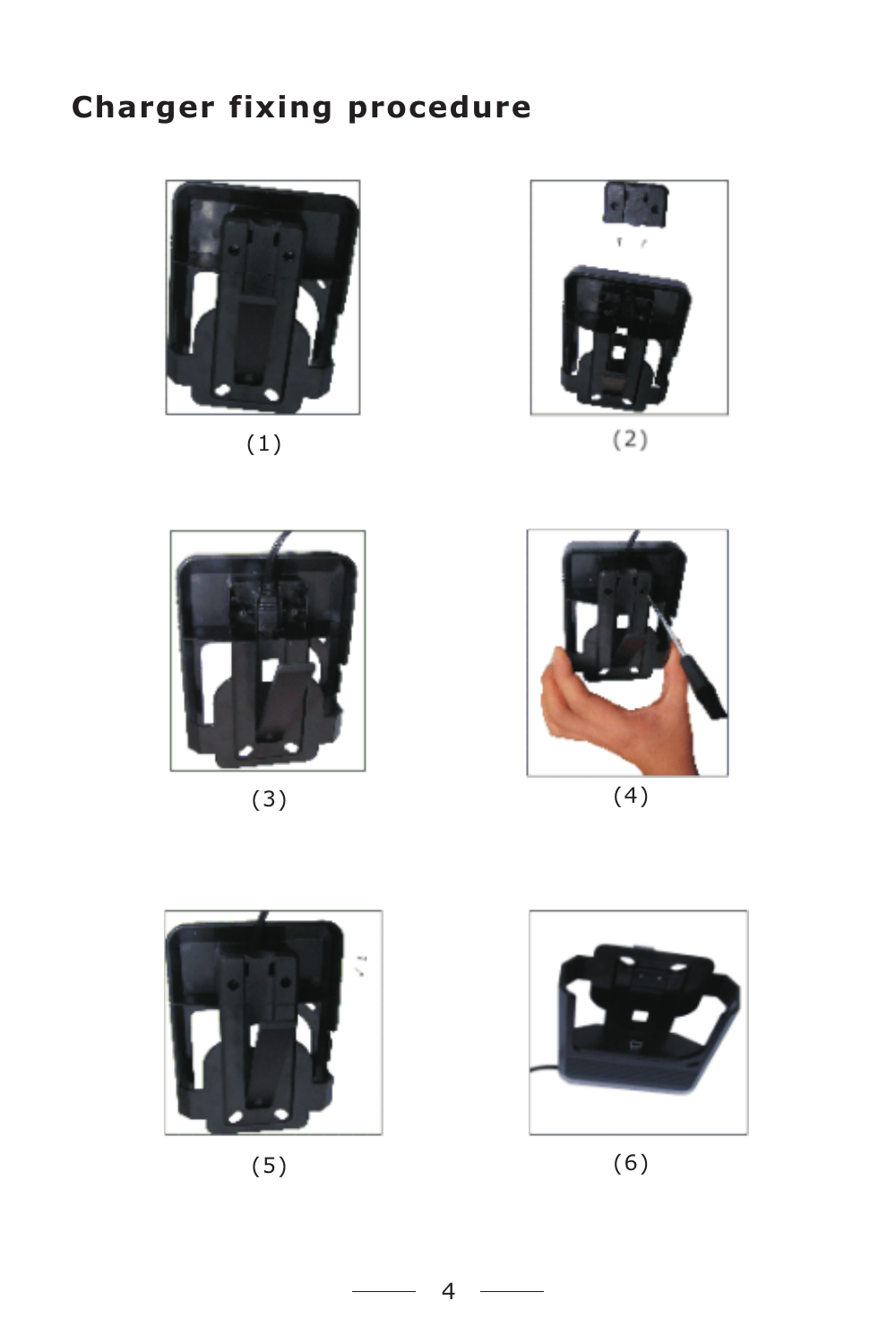## **Button description**

"ON/OFF"button: It is used to power on/power off of wireless handset monitor.

" $\parallel$ ": Is used to:a) answer the calls when visitors press the call button in outdoor call station; b) as the confirmation button when performing the ringing tone selection; c) as the coding button when carrying out coding between the components.

" $+$ ": In standby status, it is used to enter the menus of ringing tone selections; in talk status, it is used to increase brightness.

"-": In talk status, it is used for reducing brightness.

"": Is used to switch on the camera in outdoor call station in order to monitor outside in standby status.

"-.": It is used to operate an electric lock release when the monitor is in the "talk" status.

"<sup>o</sup> ":Is used to clear the previous code .After this operation ,you should carry-out the coding procedure between or among the call stations and handsets again.

 $"$   $\odot"$  : Make it return to the default status . After this operation , then it will enter the OFF status.

## **ID NO. display**

Press the "ON/OFF" button when the handset monitor is in OFF status, until the 2.4 inch TFT-LCD displays "Welcome" and sounds two "Di Di" tones, then release the button. It means that the handset monitor is entering into the ON status.

Press the "ON/OFF" button when the handset monitor is in ON status, then the 2.4 inch TFT-LCD will show "Goodbye"and create two "Di Di" tones, then release the button. This indicates that the handset monitor is entering into OFF status.

When the outdoor camera is powered, a single "Di" tone indicates that call station 1 is being viewed. If a dual "Di Di" tone is sounded this confirms that the call station 2 is being viewed.

## **Coding**

1).Press the "  $\bullet$  "  $\bullet$ " and "  $\bullet$ " buttons at the same time when the handset monitor is in power-on status, until the screen shows the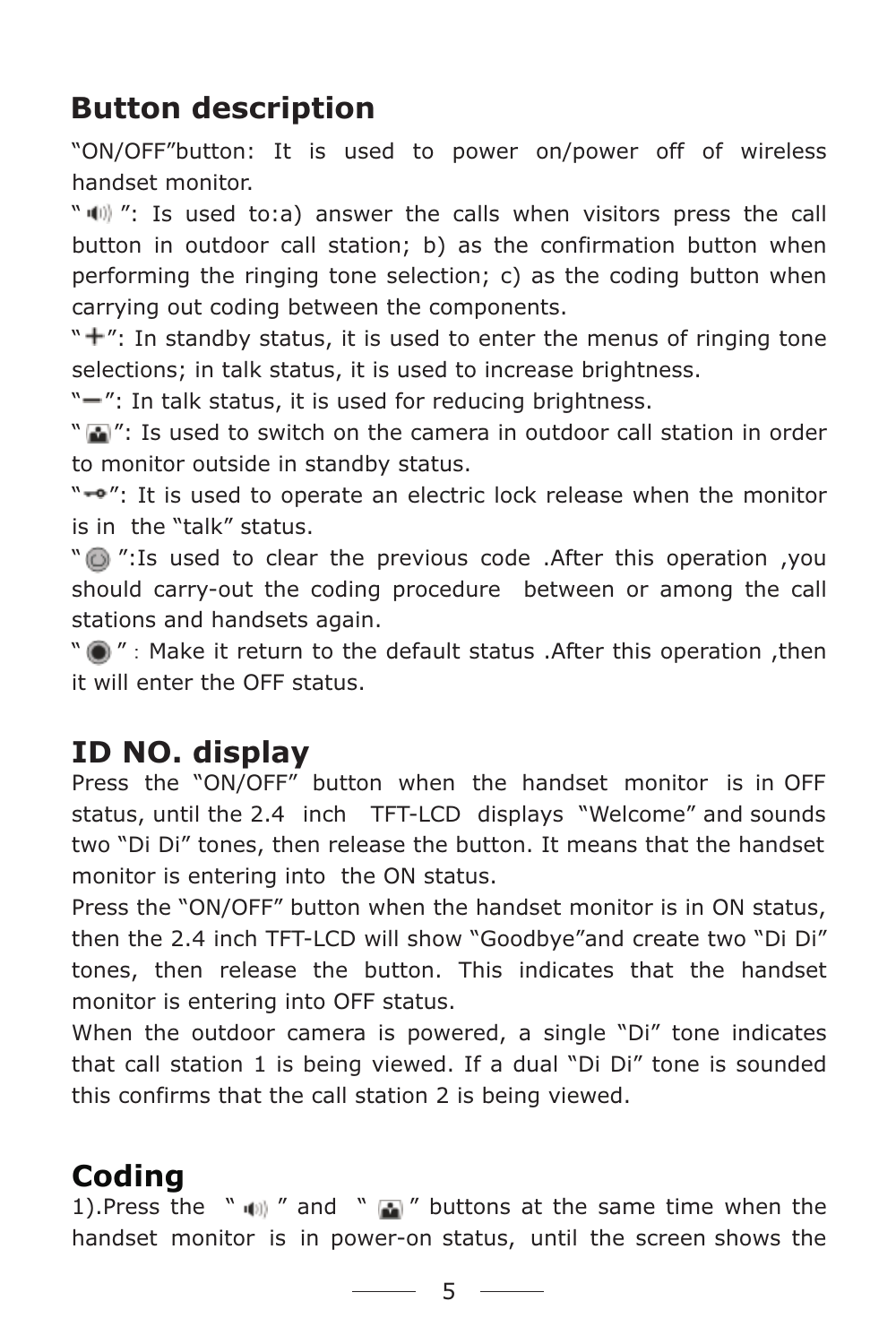letters "Configure code", then release the buttons and it will enter the coding status.

2).At this time, press the call button in outdoor camera when it is in standby status until the red indicator remains lit and creates two sounds "Di Di ", then release the button and it will enter the coding status.

3)If the handset monitor shows the letters "successed" within 8s, the coding is successful and the call station and handset monitor have successfully paired; at this time, the outdoor call station will create 3 sounds "Di Di Di". If the handset monitor shows the letters "failed" within 8S, then it means that the coding is failed and the outdoor station will have no response.

Note: After successful coding, then the outdoor camera and handset monitor are the 1st outdoor camera and 1st handset monitor respectively; if coding is failed, you should do the coding again.

### **Receive code**

#### **(only required when adding one more call station or one more handset monitor.)**

#### **Adding one more handset monitor :**

handset monitor is in ON status until the screen shows "transmit status, then press the "  $\ket{w}$  " button at this time in 2nd handset 1). Press the " $\left| \psi \right|$ " and " $\left| \psi \right|$ " buttons at the same time, when the 1st code", then release the buttons and enter the "transmit code" status. 2).On the additional handset(2nd) after "transmit code" is displayed on the 1st handset, press the " $\blacksquare$ " and " $\blacksquare$ " buttons at the same time on the 2nd handset when it is in ON status until the screen shows "receive code", then release the buttons and enter the "receive code" monitor. If it shows "successed" on the handset, it means that the coding has been successful.

#### **Adding one more outdoor call station :**

1). Press the " $\ket{w}$ " and " $\rightarrow$ " buttons when the handset is in the ON status until the screen shows "transmit code", then release the buttons and enter the "transmit code"status.

2).Then press and hold the call button in outdoor call station until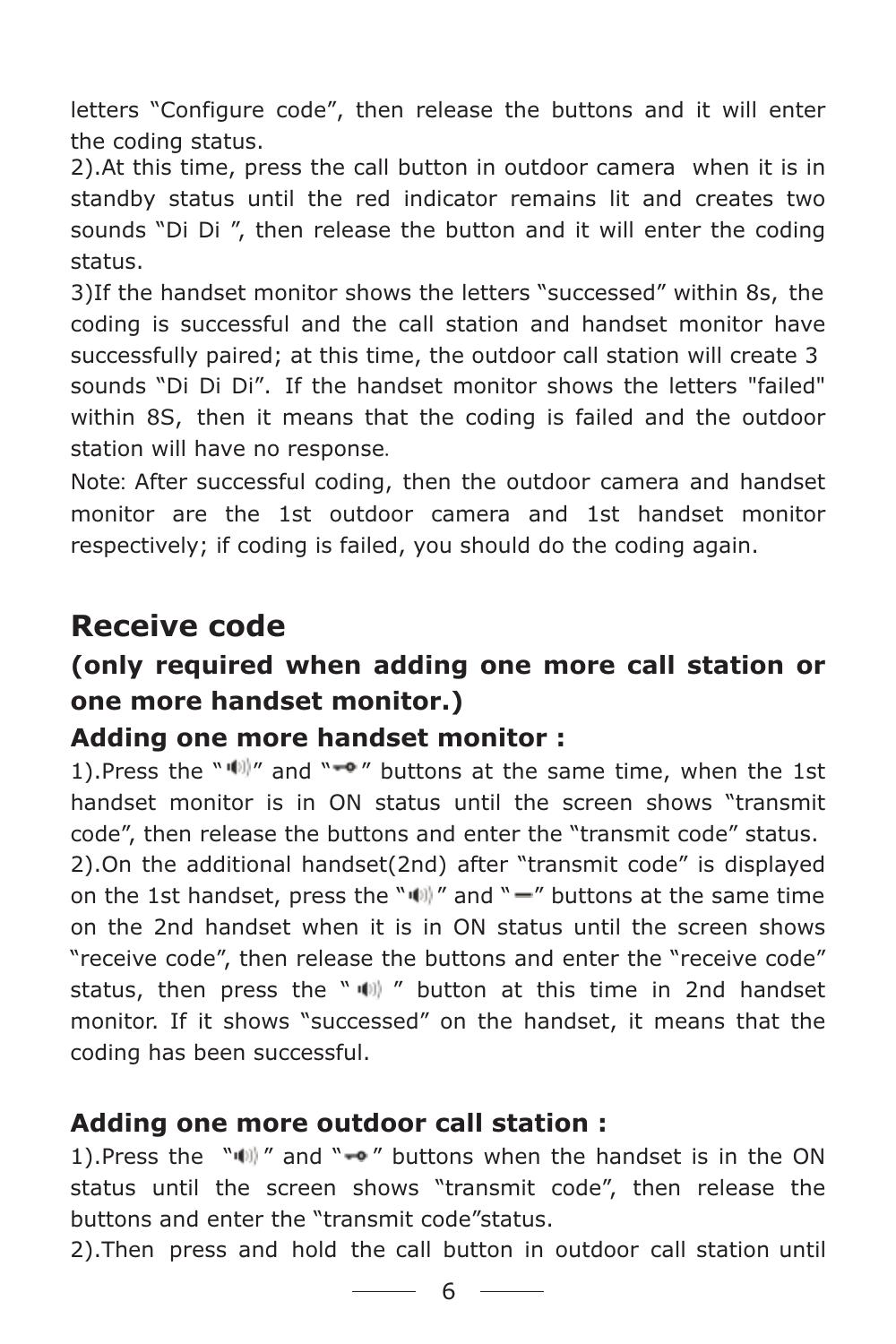you hear the two"Di Di" tones. Then release the call button in outdoor call station (Do not release until you hear the two Di Di tones ). Then press the "  $\blacksquare$ ) " button in the handset at this time. If it shows "successed" on the handset, the coding has been successful.

#### **Adding one more outdoor call station and one more handset monitor:**

1). Press the " $\mathbb{I}$ " and " $\bullet$ " button when the 1st handset monitor is in ON status until the screen shows "transmit code", then release the buttons and enter the "transmit code" status .

2. Then press the " $\ket{w}$ " and " -" buttons at the same time when the 2nd handset monitor is in ON status until the screen shows "receive code", then release the buttons and enter the "receive code" status. Press the " $\psi$ " button at this time on 2nd handset monitor. If it shows "successed" on the handset, then it means that the coding is successful.

3). On the 2nd handset, press and hold the " $\ket{\psi}$ " and " $\rightarrow$ " buttons when the 2nd handset monitor is in ON status until the screen shows "transmit code", then release the buttons and enter the "transmit code" status.

4).During this time, press the call button in 2nd outdoor call station until you hear two DiDi tones. Then release the call button in the outdoor call station(Do not release the button until you hear the two DiDi tones). If it shows "successed" in the handset, it means that the coding has been successful.

5). If all the coding is successful, press the " $\ket{\psi}$ " button in the 1st handset monitor to return to the standby status .

## **Code clearing**

**Handset monitor:** Keep pressing the "+" and " $\blacksquare$ " buttons when the handset monitor is in OFF status. At the same time, then press the ON/OFF button in the handset monitor together until the screen displays "clear code " and creates one "Di" sound (still keep pressing the " $+$ " and " $\parallel$ " buttons when you press the ON/OFF button). This means that code clearing is successful. It will be in OFF status after releasing the buttons.

7 —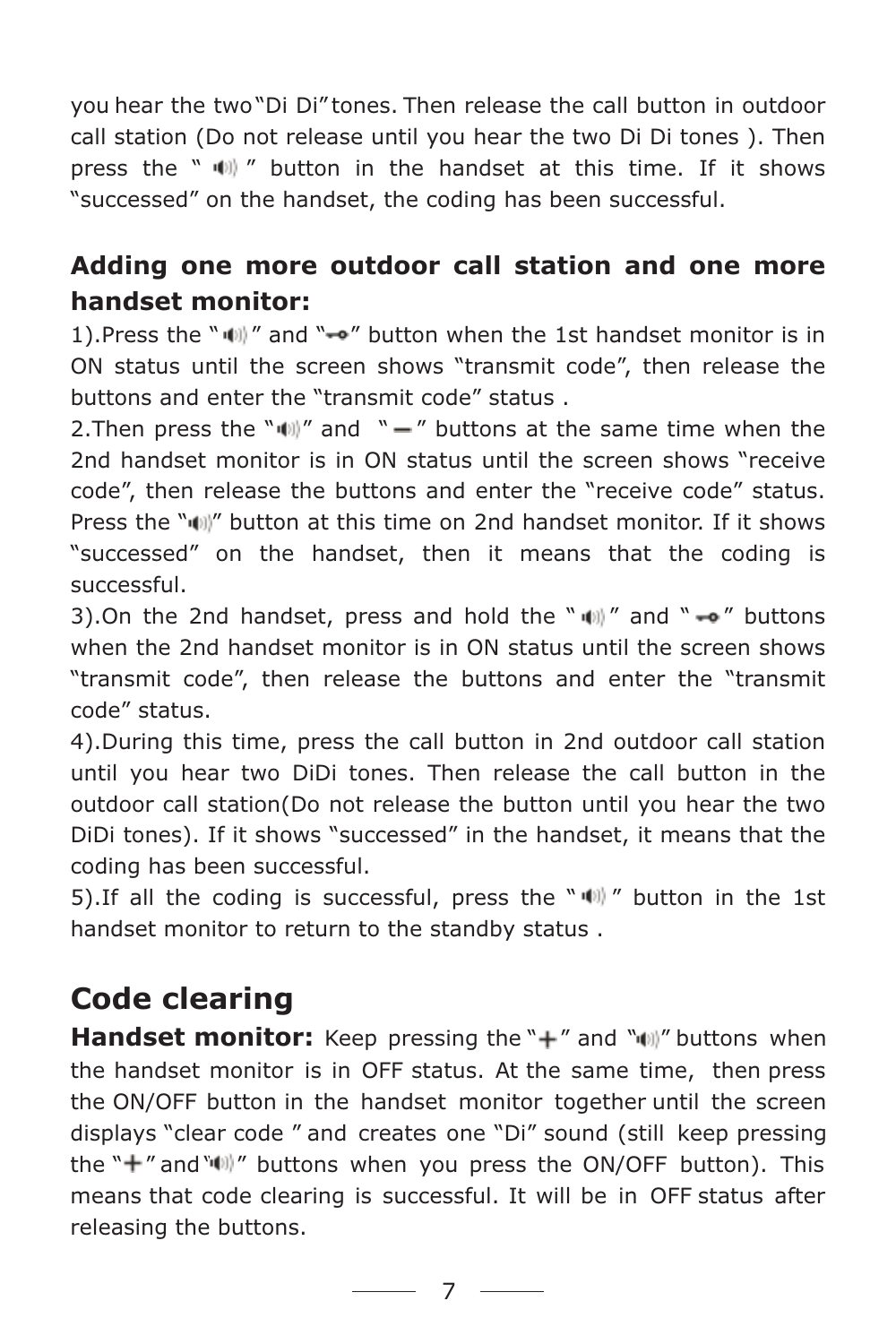#### **Outdoor call station:**

Press the code-clear button (the code-clear button is in the back of outdoor call station, for details, please refer to the lock connection section. Its icon is  $\lceil \cdot \rceil$ .) and it creates one "Di" sound. This means that code clearing is successful.

Note: Be careful when doing this, as it will cause a malfunction. You will then need to carry out the coding procedure of outdoor call station and handset again. See above for CODING and RECEIVE CODE sections.

### **Setting of ring tone**

Press the  $H''$  (ring tone selection button) when the handset monitor is in standby status, until a ring tone sounds, the monitor is now in ring tone selection mode. At this time, press the  $H'' + H''$  button successively to choose another tone(A total 12 ring tones are available for selection ). After choosing your favorite tone, press the " $\ket{\psi}$ " button to confirm, or wait until the playing tone is ended, then it will auto-exit.

## **Adjusting brightness**

There are 6 levels for brightness adjustment.

Press the  $" +"$  button when the handset monitor is in talk status or surveillance function(For details, please kindly refer to the BASIC OPERATION and SURVEILLANCE), then the brightness level will become higher. At this time, it will show "Val 0i" on the handset monitor (" i "is to indicate the brightness level). When the brightness is adjusted up to maximum level, if you press this button again, then it will be invalid.

Press the  $"$ -" button when the handset monitor is in talk status or surveillance status, then the brightness level will become lower. At this time, it will show "Val 0i" on the handset monitor (" i " is to indicate the brightness level). When the brightness is adjusted to minimum level, if you press this button again, then it will be invalid.

#### **Surveillance One to one intercom:**

1). Press the " $\blacksquare$ " button when the handset monitor is in standby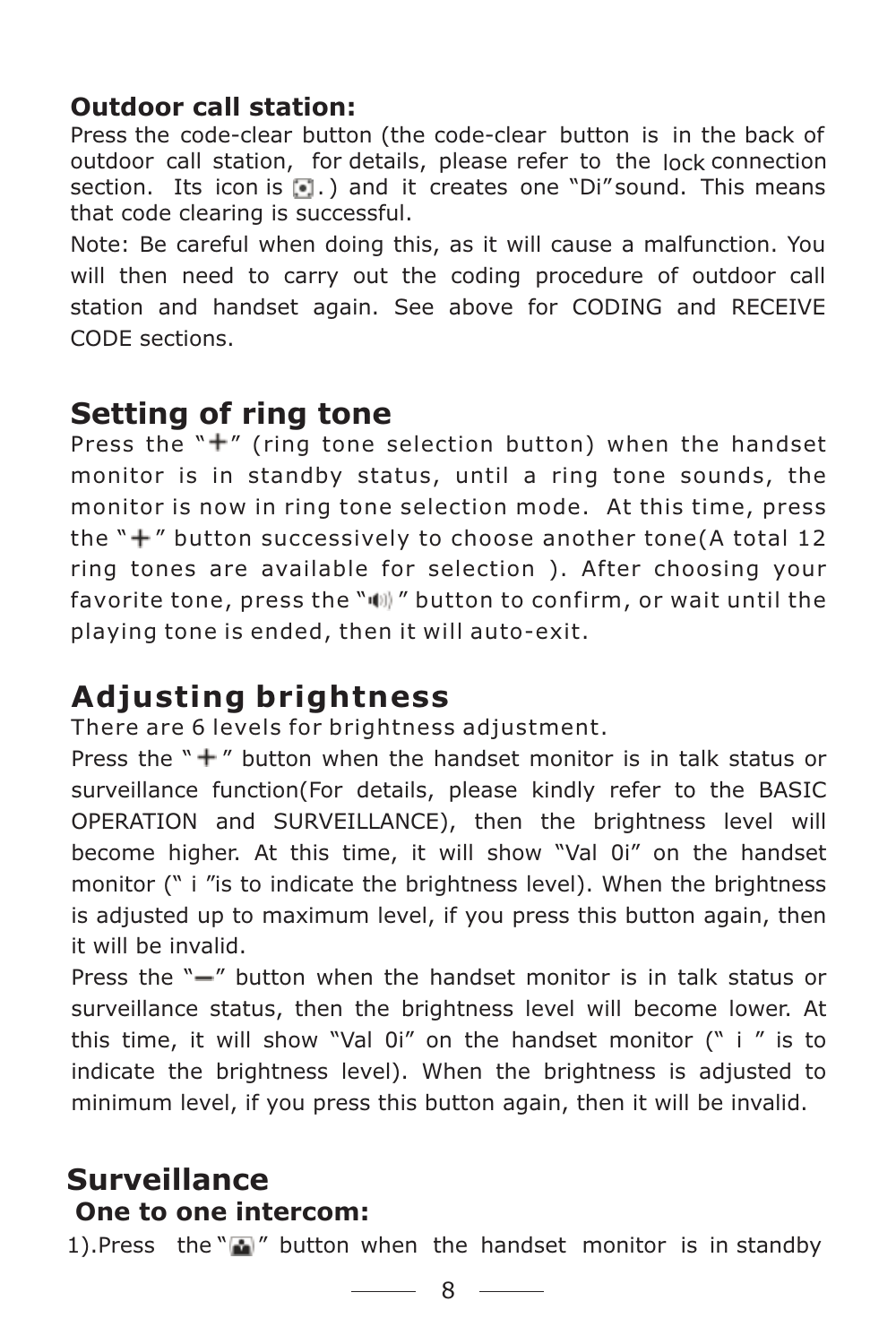status, then the screen will display "monitoring 01".

2).If the outdoor call station receives a signal within 1S, then it will display the 1st outdoor station; if not receiving the signal within 4S, then it will auto-exit the monitor status.

3). In monitor status, press the " $\blacksquare$ " button again, then it will exit the monitoring of 1st outdoor call station. The monitor time is 60S. After 60S, it will auto-exit the monitor status.

#### **One to two or two to two system:**

1)Press the " $\blacksquare$ " button when the handset monitor is in standby status, then it will monitor the 1st outdoor station (It will display monitoring 01"); press this " $\blacksquare$ " button again, then it will monitor the 2nd outdoor station (It will display"monitoring 02"); press the " " $\blacksquare$ Itton in third time, it will auto-exit the monitoring status.

2)If receiving a signal within 1S, then it will monitor the outdoor station; if not receiving the signal within 4S, then it will auto-exit the monitor status.

3)In standby status, press the " $\blacksquare$ " button to start or end the monitoring of outdoor stations. After 60S, it will auto-exit the status.

#### **Basic operation one to one intercom:**

1).In standby status, when a visitor presses the call button on call station, then the power indicator will still light.

2).a.If not receiving a response signal within 4S, then it will sound "Di Di Di Di", and it will end the call status and return to the standby status.

b.If receiving a response signal, the handset will display "Talking"and the outdoor station will still sound "Du Du", then the power indicators of handset/s will light and play the selected ring tone/s; meanwhile the TFT-LCD will display the visitor's image.

3).a.If no one answers the call, the call will last 60S and return to the standby status.

b. If some one presses the "  $\parallel$  " buttons, then it will stop playing the ring tone and enter the talk status (The indicators in handset monitors will turn from red to green and stay lit), the talk time is

9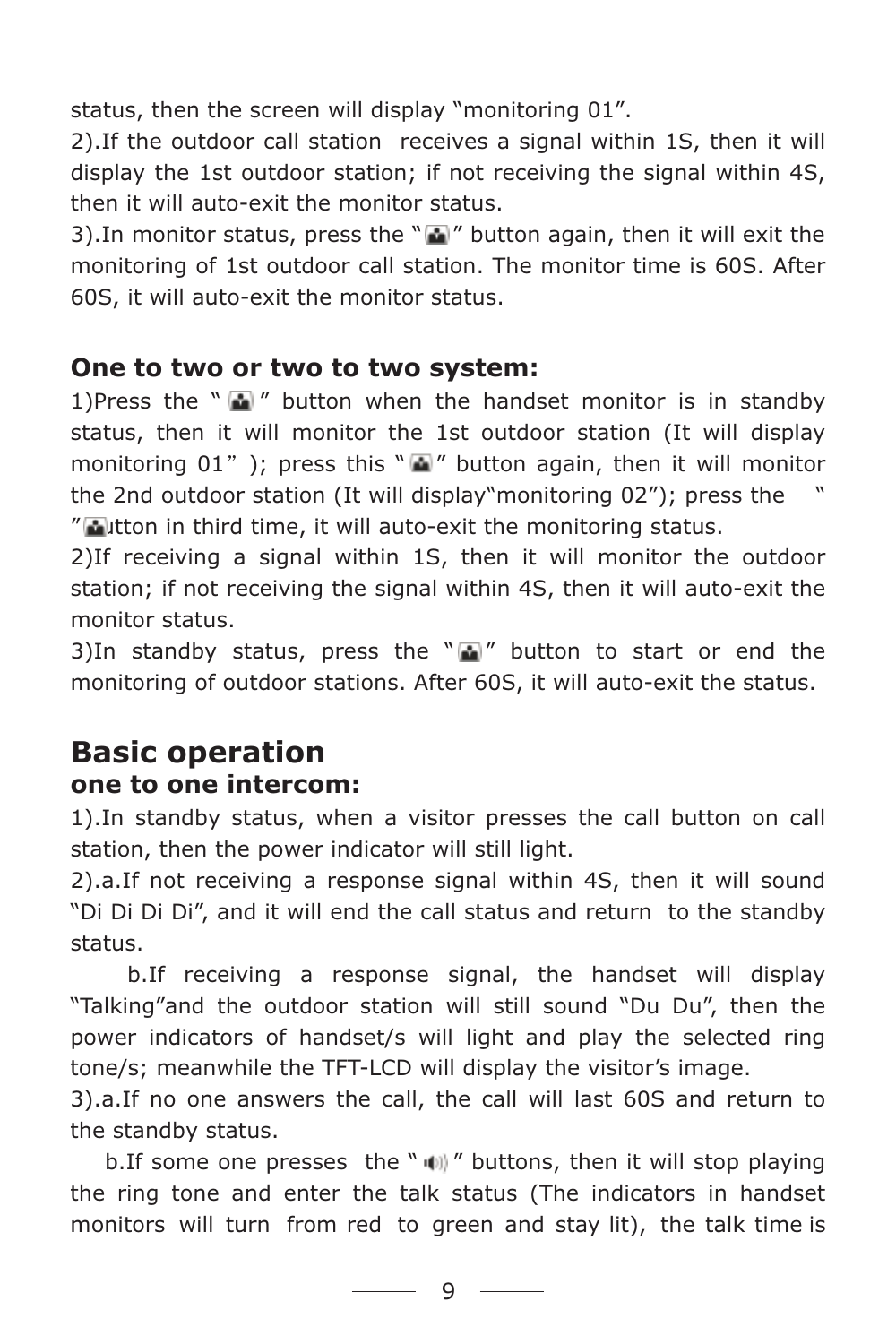120S.

4). In the process of talking, pressing the "-o" button will operate the relay at the call station which can be connected to operate an electric lock release and allow the visitors enter, the monitor will display "unlock" (If visibility is poor, pressing the " " button will activate the night-visiton of outdoor camera ).

5). In the process of talking, the user can press the " $\psi$ " button again to end the communication, and then handset monitor will enter the standby status after sounding two "Du Du" tones.

#### **One to two intercom:**

1)In standby status, when the visitors press the call button on call station, then the power indicators will light.

2).a.If not receiving a response signal within 4S, then it will sound "Di Di Di Di", and end the call status and return to the standby status.

b. If receiving a response signal from any handset monitors, then the handset will display "Talking" and the outdoor call station will still sound "Du Du". Then the power indicators of handset will remain lit and play the selected ring tone; meanwhile the TFT-LCD will display the visitor's image.

3).a.If no one answers the call, the call will last 60S and return to the standby status.

b. If some one presses the " $\ket{\psi}$ " button from any handsets, then it will stop playing the ringtone and enter the talk status (the indicator in handset will turn from red to green and remain lit), the talk time is 120S, while the 2nd handset will return back to standby status after creating one " Di " sound.

4). In the process of talking, pressing the " $\rightarrow$ " button will operate the relay and allow the visitors to enter, the monitor will display "unlock" ( pressing the " $\Delta$ " button will activate the night-vision of outdoor camera).

5). In the process of talking, the user can press the " $\ket{\psi}$ " button again to end the communication, and then it will enter the standby status after sounding two "Du Du" tones.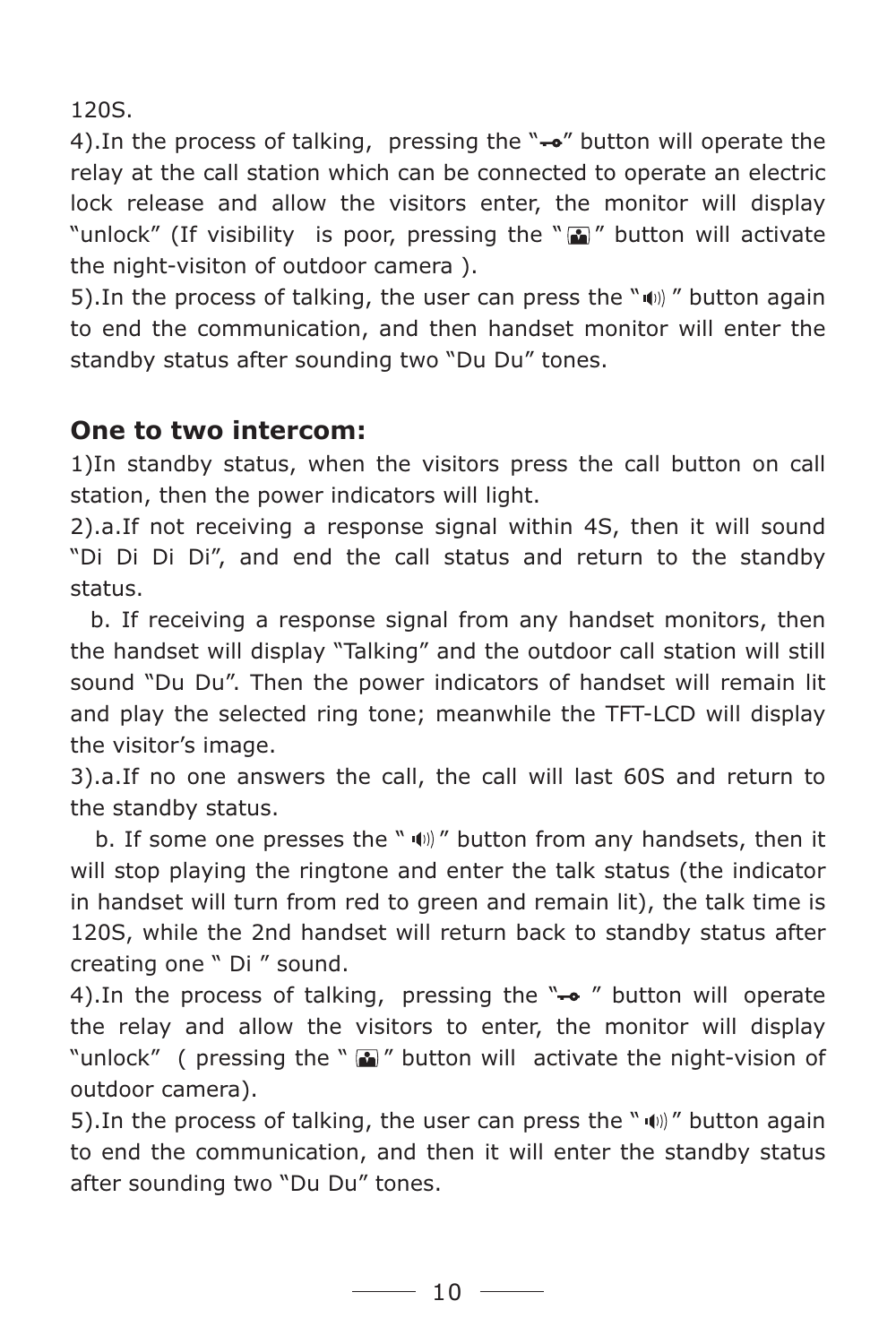#### **Handset intercom (Paging):**

1). In standby status, if the user presses the " $\ket{\psi}$ " in one handset monitor, then the red indicators will light and enter the call status. The screen will display" Talking".

2).a.If there is no response signal with 4S from called handset monitor, after 4 "Di Di Di Di" tones, the handset will exit the callstatus and return to standby status.

b.If receiving a response signal with 4S from the called handset monitor, then the calling handset monitor will play the selected ring tone, then the called handset will display "Talking" and play its selected ring tone and the indicator light will remain lit.

3). a.If some one answers the call from called handset monitor, the call will last 60S and enter the standby status.

b. If some one answers the call from called handset monitor, then it will stop playing the ring tone and enter the "Talking" status (the indicators in both handset monitors will turn from red to green and remain lit), the talk time is 120S.

c. Meanwhile, if pressing the " $\psi$ " button in calling handset monitor, then it will end the call and enter into the standby status.

4). In the process of talking, the user can press the " $\omega$ )" button again in any handset monitors to end the communication, then it will enter the standby status after hearing two "Du Du".

Note: If the handset monitor is short of power, then it will indicate the user to charge the battery in handset monitor.

#### **Night-vision operation**

1). When the handset is in talking status, press the " $\blacksquare$ " button to activate the night-vision of outdoor camera.

2). When the handset is in surveillance status, press the " $\omega$ " button to activate the night-vision of outdoor camera.

#### **Unlocking time setting**

1).The 1st unlocking time is 1.8S (In default status, this is the 1st unlocking method). With power disconnected from the call station, press and hold the call button in outdoor call station, at this time connect the power to call station, when the unit sounds a single "Di"

 $-$  11  $-$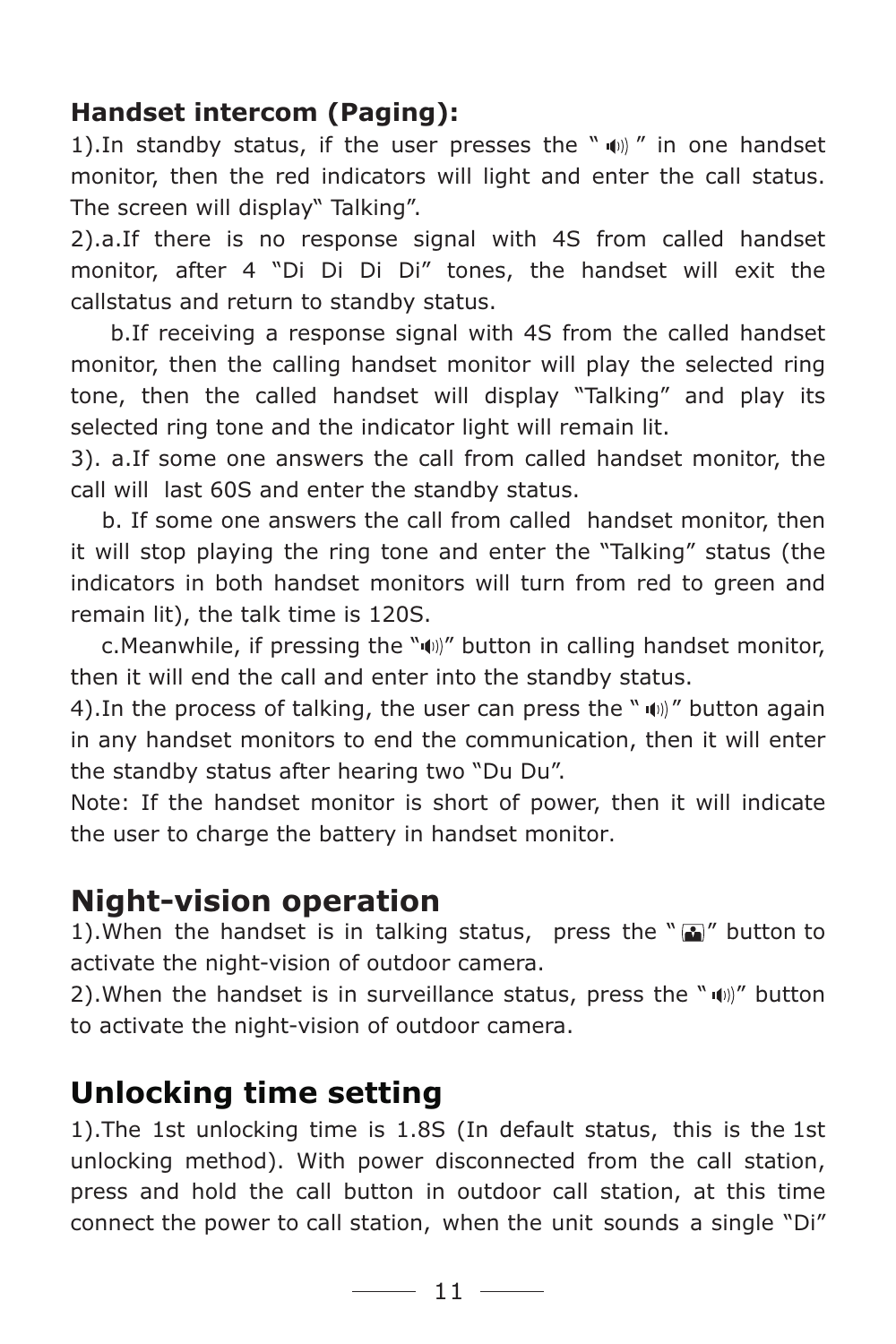tone , release the call button and the unlocking time will now be set at 1.8 seconds

2).The 2nd unlocking time is 4S. With power disconnected, press and hold the call button on call station, and connect power to this call station. When you hear two "Di Di" tones, release the call button and the unlocking period will be set at 4 seconds.

3). The 3rd unlocking time is 8S. With power disconnected, press and hold the call button on call station, and connect power to the call station. When you hear three "Di Di Di" tones, release the call button and the unlocking period will be set at 8 seconds.

Note: The users can only unlock for the visitors during the talking and communication mode.

In communication status, if either part is powered-off, then the other will return back to standby status after one "Di" sound.

#### **Installation**



Step 1: Install the back box

Step 2: Install panel

1).Release the call station from back box by removing the locking screw under the front edge of the unit

2).Drill proper wire-through holes according to the mounting units.

3).Use four screws to fix the installation panel on the wall.

4).Connect the cables from wire-through holes and square holes of rear panel in the call station.

(When an electric lock is not being connected, any unused cables or terminals should be protected and insulated to avoid the possibility of short circuits)

5).Use screws to fix the door station on the rear installation panel.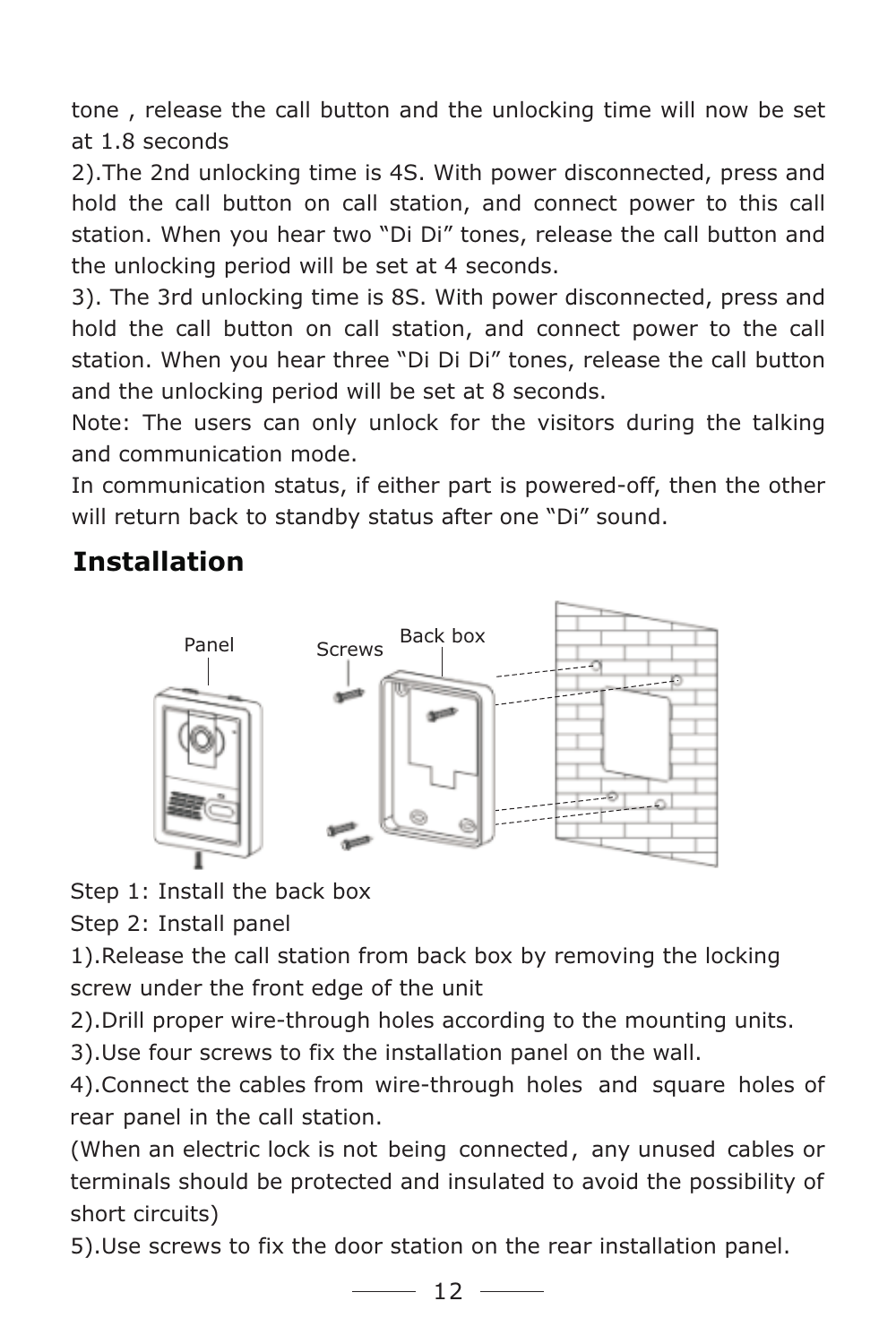#### **Lock connection**

**1).Power-on unlocking diagram**



#### **2).Power-off unlocking diagram**

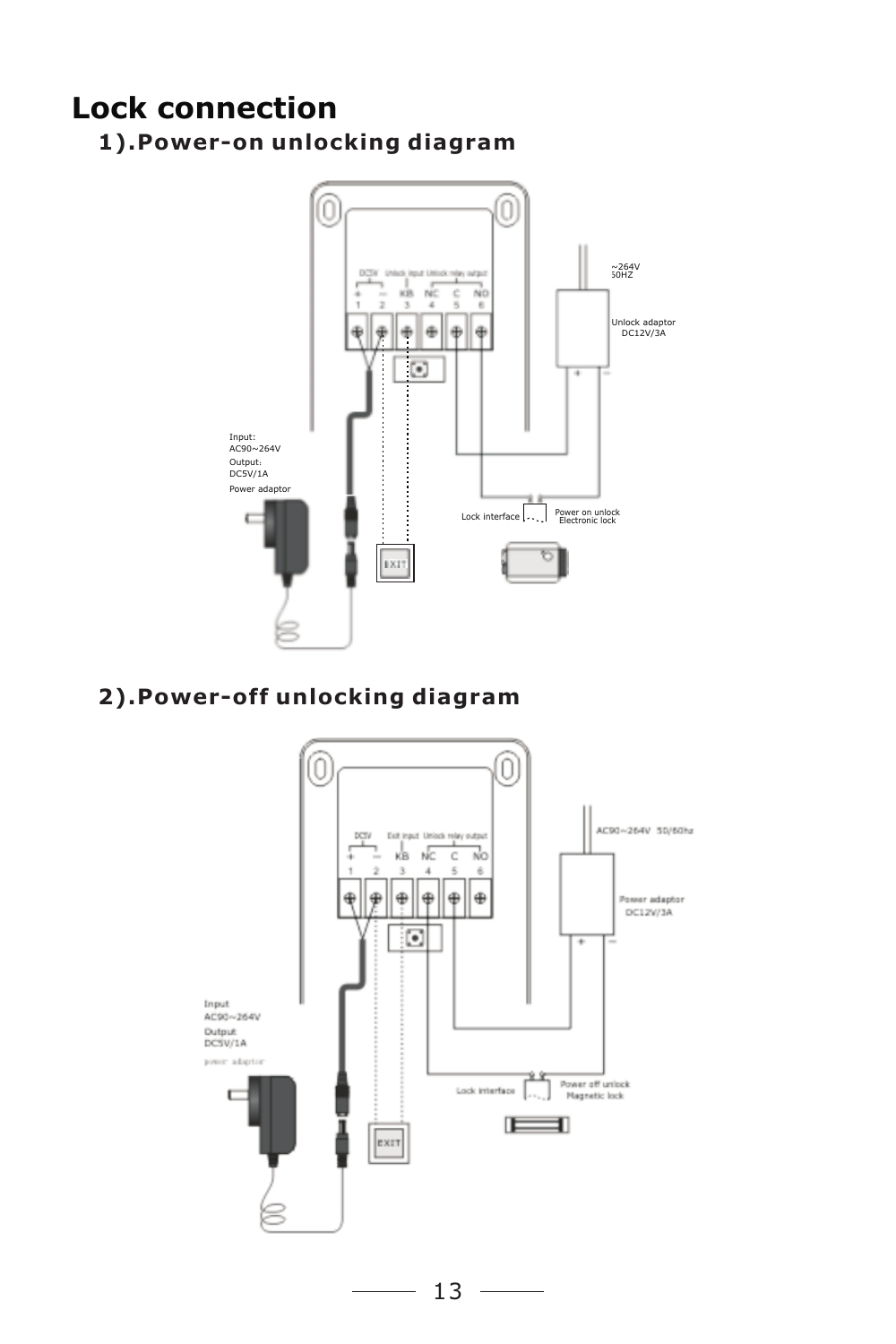## **Technical specifications**

| <b>Door Station</b>          |                                                                             |  |  |  |
|------------------------------|-----------------------------------------------------------------------------|--|--|--|
| Image Sensor                 | 1/4" CMOS                                                                   |  |  |  |
| Min. Illumination            | 0 Lu $\times$ (IR on)                                                       |  |  |  |
| Power                        | DC5V/1A                                                                     |  |  |  |
| Current                      | 20mA~30mA (standby), 300mA (operation)                                      |  |  |  |
| Audio Input                  | 12-digits digital audio signal, DAC interface,<br>8Kbps sampling speed rate |  |  |  |
| Image Compression            | MJPEG compression                                                           |  |  |  |
| <b>Transmission Power</b>    | 16~20dBm                                                                    |  |  |  |
| Ringing tone                 | 12 options selectable                                                       |  |  |  |
| Dimension                    | $127mm(H)\times 95mm(W)\times 37mm(D)$                                      |  |  |  |
| Weight                       | 150g                                                                        |  |  |  |
|                              |                                                                             |  |  |  |
| <b>Monitor</b>               |                                                                             |  |  |  |
| Screen                       | 2.4" TFT LCD                                                                |  |  |  |
| <b>Effective Pixels</b>      | $320 \times 240$                                                            |  |  |  |
| Power Source                 | DC4.5V/0.8A (rechargeable battery operated)                                 |  |  |  |
| <b>Battery Charging Time</b> | For the first time, it is $7 \sim 10$ hours;<br>Later around 4 hours        |  |  |  |
| USB port                     | For battery charge                                                          |  |  |  |
| Current                      | 20mA~30mA/3.7V (standby),<br>250mA (Operation)                              |  |  |  |
| Receiving Sensitivity        | $-90d$ Bm                                                                   |  |  |  |
| Dimensions                   | $118mm(H) \times 77mm(W) \times 19mm(D)$                                    |  |  |  |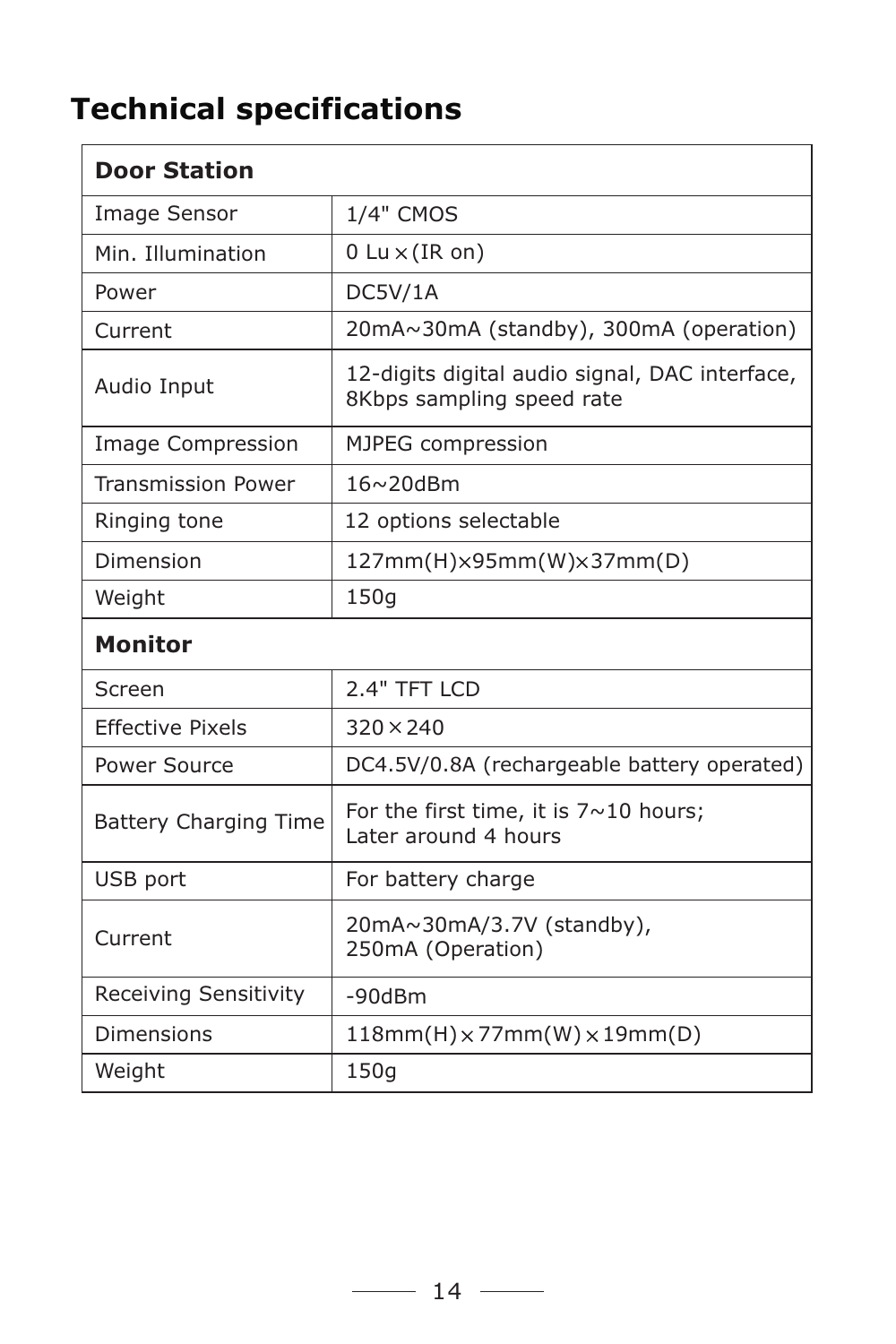## **Trouble shooting**

| <b>Malfunction</b>                                | <b>Checking</b>                                                                                                                                         | <b>Debug</b>                                                                            |  |
|---------------------------------------------------|---------------------------------------------------------------------------------------------------------------------------------------------------------|-----------------------------------------------------------------------------------------|--|
| Will not<br>power on                              | Check by pressing the<br>ON/OFF button                                                                                                                  | Press the ON/OFF button<br>fully                                                        |  |
|                                                   | Check whether the power of<br>lion battery is enough or not                                                                                             | Charge the battery                                                                      |  |
|                                                   | Check the connection of<br>power adaptor                                                                                                                | Connect to the power<br>adaptor                                                         |  |
| Battery not<br>charging                           | Check whether the socket in<br>power adaptor is plugged into<br>the Mini-USB charging interface                                                         | Re-connect the socket<br>and Mini-USB charging<br>interface                             |  |
|                                                   | Check whether the power<br>adaptor is plugged into the<br>AC110~240V correctly                                                                          | Plug the power adaptor<br>into AC110~240V socket                                        |  |
| Cannot page<br>or talk<br>between two<br>handsets | Check the coding between two<br>handsets or two call stations                                                                                           | Clear the existing codes<br>and re-code between<br>two handsets or two call<br>stations |  |
| Images is<br>flashing                             | Check whether the handset/s or<br>callstations are located close<br>interfering equipment such as<br>TV sets or microwave ovens<br>wireless router, etc | Keep handsets far away<br>from the interfering<br>equipments                            |  |
| No signal in<br>the handset<br>monitors           | Check the connection with<br>the power supply                                                                                                           | Connect the power<br>supply                                                             |  |
|                                                   | Check the distance between<br>handset monitor and outdoor<br>camera                                                                                     | Adjust the outdoor<br>camera and handset<br>monitor into proper<br>distance             |  |
|                                                   | Check whether there is nearby<br>interfering electrical equipment<br>such as microwave oven or<br>wireless routers, etc                                 | Keep away from<br>strong magnetic, radio<br>or electrical fields                        |  |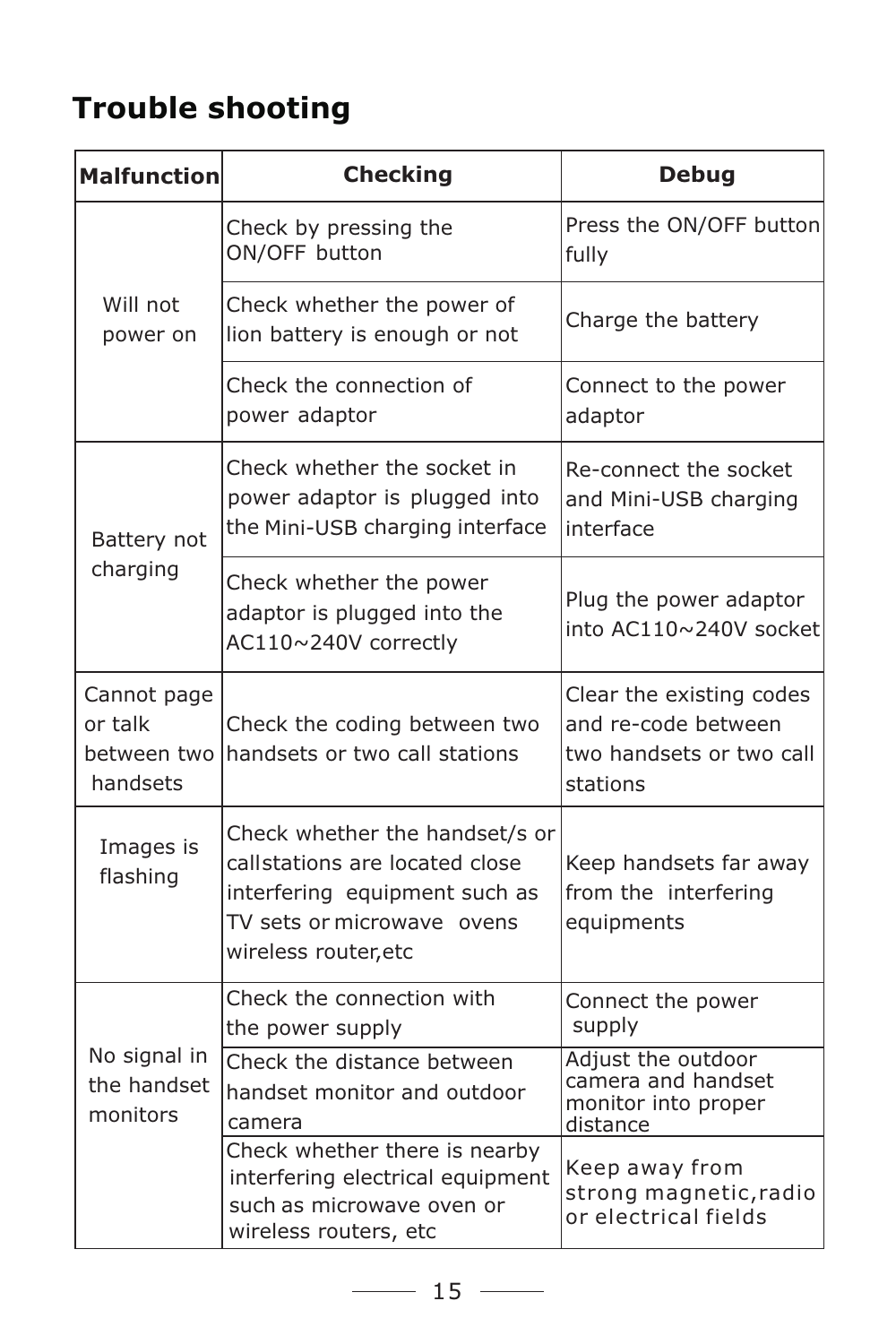## **Propagation of radio waves**

The radio coverage quality, and therefore the performance of the doorphone, may be altered by obstacles located between the door station and the interior handset unit:

walls, partitions, slabs, armoured doors or lift shaft comprising metallic components.

(Furthermore, radio coverage may also be affected by electrical or electromagnetic interference).

It is important to test the radio range on the installation site.



#### **Battery specifications:**

| <b>Battery</b>              | <b>Type</b> |        | Standby time Charging<br>limited voltage |
|-----------------------------|-------------|--------|------------------------------------------|
| 3.7V,1050mAh Li-ion battery |             | 72hour | 4.2V                                     |

The above marked time is in the specific situation and atmosphere

Use the authorized charger only

Do not disassemble the batteries

Do not short -circuit the batteries

Do not expose the batteries to extreme hear, fire or water